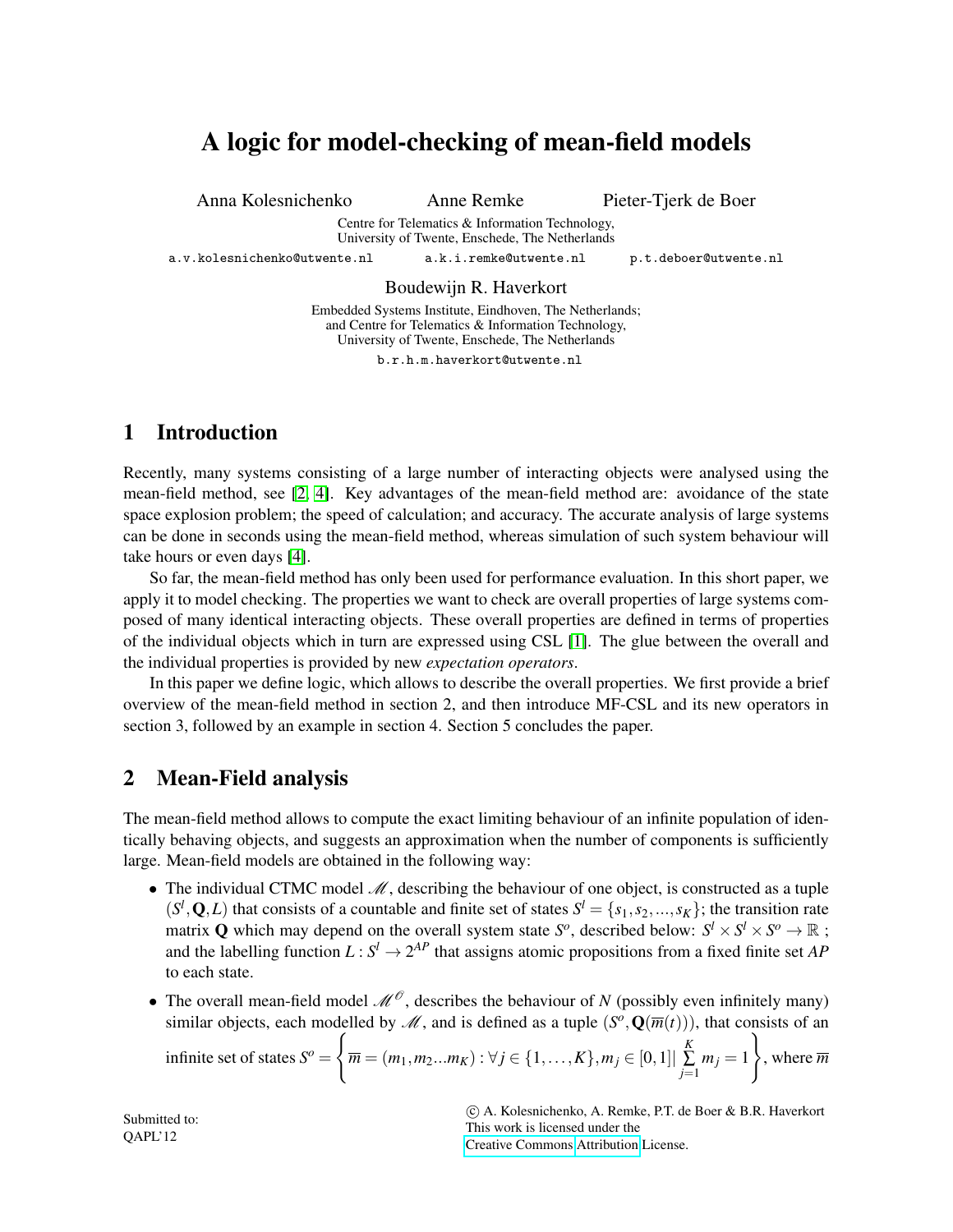is called occupancy vector;  $m_j$  denotes the fraction of the individual objects in state  $s_j$  of the local model M at time *t*; and the transition rate matrix  $\mathbf{Q}(\overline{m}(t))$  of the local model M, where  $\mathbf{Q}_{s,s'}(\overline{m}(t))$ now describes the transition rates of objects (fractions of objects) from state *s* to state *s'*.

In the following we briefly recall the mean-field result, for more information see [\[3,](#page-3-3) [4,](#page-3-1) [5\]](#page-3-4). The meanfield approximation is based on the assumptions of Theorem 1 from [\[3\]](#page-3-3), which states that the occupancy vector  $\overline{m}(t)$  of the overall behaviour tends to be deterministic in distribution and satisfies the following differential equation:

<span id="page-1-0"></span>
$$
\frac{d\overline{m}(t)}{dt} = \overline{m}(t)\mathbf{Q}(\overline{m}(t)),
$$
 with initial distribution  $\overline{m}(0)$ . (1)

<span id="page-1-1"></span>The transient analysis of the overall system behaviour is obtained using the system of differential equations [\(1\)](#page-1-0). The stationary behaviour of the overall system can be approximated using stationary points of the deterministic *fluid limit*, see [\[6\]](#page-3-5). The stationary distribution of the overall model  $\overline{m}_{st}$  is approximated as follows:

$$
\overline{m}_{st} \mathbf{Q}(\overline{m}_{st}) = 0. \tag{2}
$$

In the following section, we assume that the stationary distribution of the overall system exists and can be calculated using [\(2\)](#page-1-1).

Equations [\(1\)](#page-1-0) and [\(2\)](#page-1-1) allow us to compute "standard" transient and steady-state fractions of the mean-field model. In the following section we explore how to express more intricate properties using mean-field models in combination with model checking techniques.

#### 3 A continuous stochastic logic for mean-field models

We now introduce an extra layer "on top of CSL" to come to the logic *CSL for mean-field models* (MF-CSL) which allows us to reason at the level of the overall model in terms of expected probabilities. We first recall the CSL logic definition from [\[1\]](#page-3-2).

**Definition 1. Syntax of CSL.** Let  $p \in [0,1]$  be a real number,  $\bowtie \in \{\leq, <, >, \geq\}$  a comparison operator, *I* ⊆  $\mathbb{R}_{>0}$  *a* non-empty time interval and AP a set of atomic propositions with ap ∈ *AP. CSL state formulas*  $\Phi$  *are defined by:*  $\Phi ::= t t \mid ap \mid \neg \Phi \mid \Phi_1 \wedge \Phi_2 \mid \mathscr{S}_{\bowtie p}(\Phi) \mid \mathscr{P}_{\bowtie p}(\phi),$ 

*where* φ *is a path formula defined as:*

$$
\phi ::= \chi^I \Phi \mid \Phi_1 \ U^I \ \Phi_2.
$$

**Definition 2.** *Syntax of MF-CSL. Let*  $p \in [0,1]$  *be a real number, and*  $\bowtie \in \{\leq, <, >, \geq\}$  *a comparison operator. MF-CSL formulas* Ψ *are defined as follows:*

$$
\Psi ::= tt \mid \neg \Psi \mid \Psi_1 \wedge \Psi_2 \mid \mathbb{E}_{\bowtie p}(\Phi) \mid \mathbb{E} \mathbb{S}_{\bowtie p}(\Phi) \mid \mathbb{E} \mathbb{P}_{\bowtie p}(\phi),
$$

*where* Φ *is a CSL state formula and* φ *is a CSL path formula.*

As mentioned in Section [2,](#page-0-0) in some cases the local CTMC model  $\mathcal M$  might be non-homogeneous, i.e. transition rates might depend on the state of the overall model  $\mathcal{M}^{\mathcal{O}}$ , which makes model-checking on the local level non-trivial.

Here we have introduced three expectation operators:  $\mathbb{E}_{\bowtie p}(\Phi)$ ,  $\mathbb{E}_{\bowtie p}(\Phi)$  and  $\mathbb{E}_{\bowtie p}(\phi)$ , with the following interpretation:

$$
\Box
$$

 $\Box$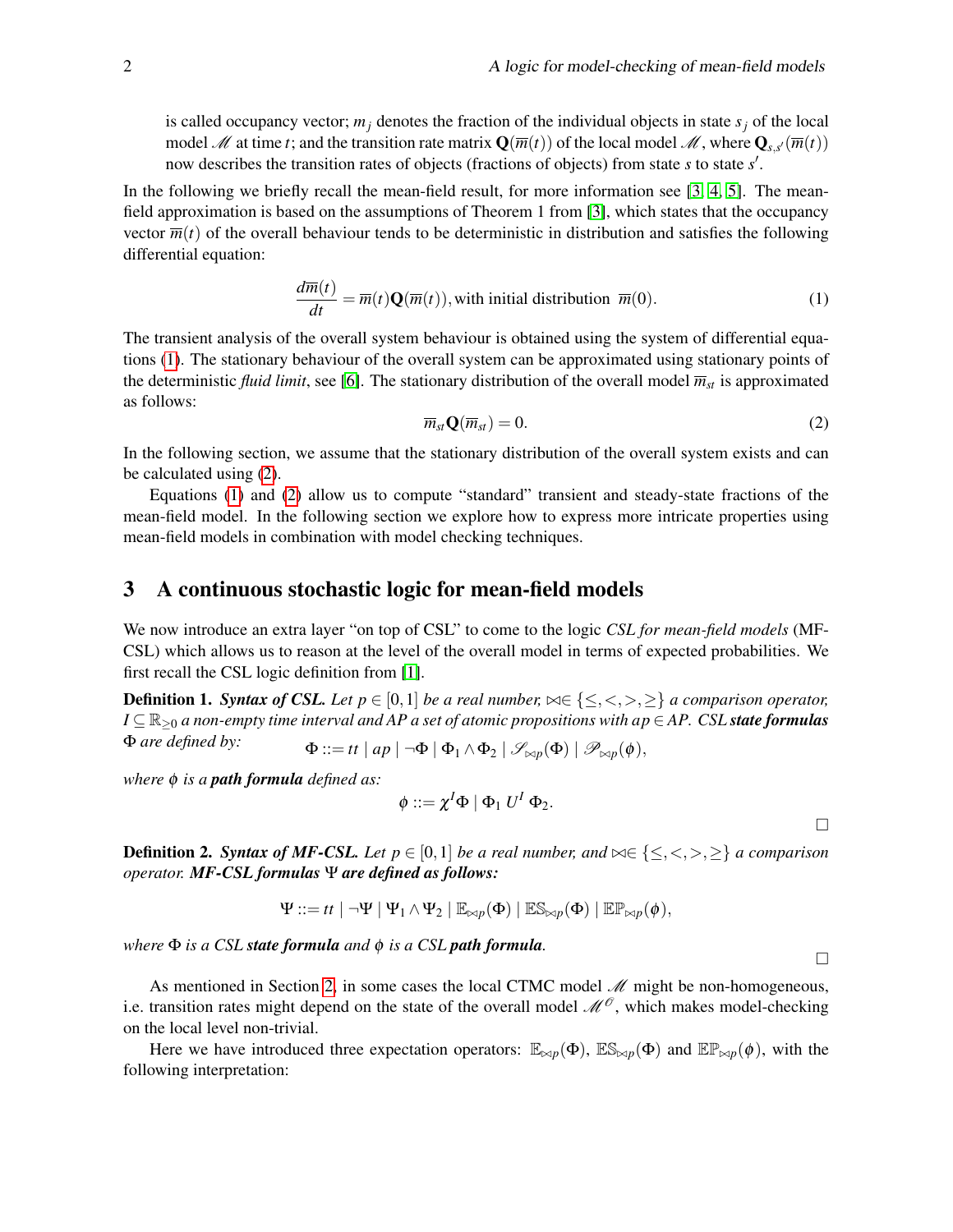- $\mathbb{E}_{\bowtie p}(\Phi)$  is the *expected* fraction of objects that are in a (local) state that satisfying a general CSL state formula Φ;
- $\mathbb{ES}_{\bowtie p}(\Phi)$  is the *expected* fraction of objects that satisfy  $\Phi$  in steady state, starting from the given distribution of objects;
- $\mathbb{E} \mathbb{P}_{\bowtie p}(\phi)$  is the *expected* probability of taking a  $\phi$ -path from a given distribution of objects over local states.

The formal definition of the MF-CSL semantics is as follows:

**Definition 3. Semantics of MF-CSL.** The satisfaction relation  $\models$  for MF-CSL formulas and states  $\overline{m} \in$ *S o is defined by:*

 $\overline{m} \models$  *tt*  $\forall \ \overline{m} \in S^o$ ,  $\overline{m} \models \mathbb{E}_{\bowtie p}(\Phi) \ \ \text{iff} \ \ \left( \frac{K}{\Sigma} \right)$  $\sum_{j=1}^{\infty} m_j \cdot Ind_{(s_j\models\Phi \mid \overline{m})}$  $\setminus$  $\bowtie p$ ,  $\overline{m} \models \neg \Psi \text{ iff } \overline{m} \nvDash \Psi,$   $\boxed{\frac{m}{m} \models \mathbb{ES}_{\bowtie p}(\Phi) \text{ iff } \left(\frac{K}{\sum_{i=1}^{n} m_i}\right)}$  $\sum_{j=1}^K m_j \cdot \pi^{\mathcal{M}}(s_j, Sat(\Phi, \overline{m})) \bigg) \bowtie p,$  $\overline{m} \models \Psi_1 \wedge \Psi_2$  iff  $\overline{m} \models \Psi_1$  *and*  $\overline{m} \models \Psi_2$ ,  $\boxed{\overline{m} \models \mathbb{EP}_{\bowtie p}(\phi)}$  iff  $\left(\frac{K}{\sum_{i=1}^{k} m_i}\right)$  $\sum_{j=1}^{\infty} m_j \cdot Prob^{\mathcal{M}}(s_j, \overline{m}, \phi)$  $\setminus$  $\bowtie$   $p$ ,

*where Sat*(Φ,*m*) *is a satisfaction set of the CSL formula* Φ *for a given state of the overall model;*  $\pi^M(s, Sat(\Phi, \overline{m})) = \sum_{s_i \in Sat(\Phi, \overline{m})} \pi^M(s, s_i)$ , describes the local steady-state probability of being in a state *from Sat*( $\Phi$ , $\overline{m}$ ), given initial state s and overall state  $\overline{m}$ ; Prob $^{\mathcal{M}}(s,\overline{m},\phi)$  is the probability measure of all *paths*  $\sigma \in Path(s)$  *that satisfy*  $\phi$  *when starting in state s for a given overall state of the system, that is,*  $Prob^{\mathscr{M}}(s,\overline{m},\phi) = Pr\{\sigma \in Path^{\mathscr{M}}(s)|\sigma \models \phi, \text{ and } \overline{m}\}; \text{ and } Ind_{(s_j\models \Phi(\overline{m})} \text{ is an indicator function, which}$ *shows whether a local state*  $s_j \in S^l$  *satisfies formula*  $\Phi$  *for a given overall state*  $\overline{m}$ :

$$
Ind_{(s_j\models\Phi|\ \overline{m})}=\left\{\begin{array}{ll}1, & \text{if } s_j\models\Phi, \text{given }\overline{m},\\0, & \text{if } s_j\nvdash\Phi, \text{given }\overline{m}.\end{array}\right.
$$

Algorithms of the MF-CSL model checking are currently being developed, and will be presented at the workshop.

#### 4 Example

Figure [1](#page-3-6) shows a simplified version of the model used in [\[4\]](#page-3-1), which describes the spread of a computer virus. States represent the states of an individual computer, which can be *not-infected* {*s*1}, *infected and active*  $\{s_2\}$  or *infected and <u>in</u>active*  $\{s_3\}$ . This results in the finite state space  $S^l = \{s_1, s_2, s_3\}$  with  $|S^l| = K = 3$  states. The set of atomic properties  $AP = \{infected, active, inactive\}$ , as indicated in the figure. The transitions represent *infection*, *recovery* and the change between being *active* and *inactive*. The transition rates are not constant in this example, since the infection rate  $Q_{s_1,s_2}(\overline{m}(t))$  depends on the number of computers in state  $s_3$ , which are actively spreading the infection.

Given a system of *N* such computers we can model the overall average behaviour of the system using a mean-field model, which has the same structure as the individuals model (see Figure [1\)](#page-3-6), however, with state space  $S^{\circ} = \overline{m} = \{m_1, m_2, m_3\}$ , where  $m_1$  denotes the fraction of not-infected computers, and  $m_2$  and *m*<sup>3</sup> denote the fraction of active and inactive infected computers, respectively. A system without infected computers then is in state  $\overline{m} = (1,0,0)$ .

 $\Box$